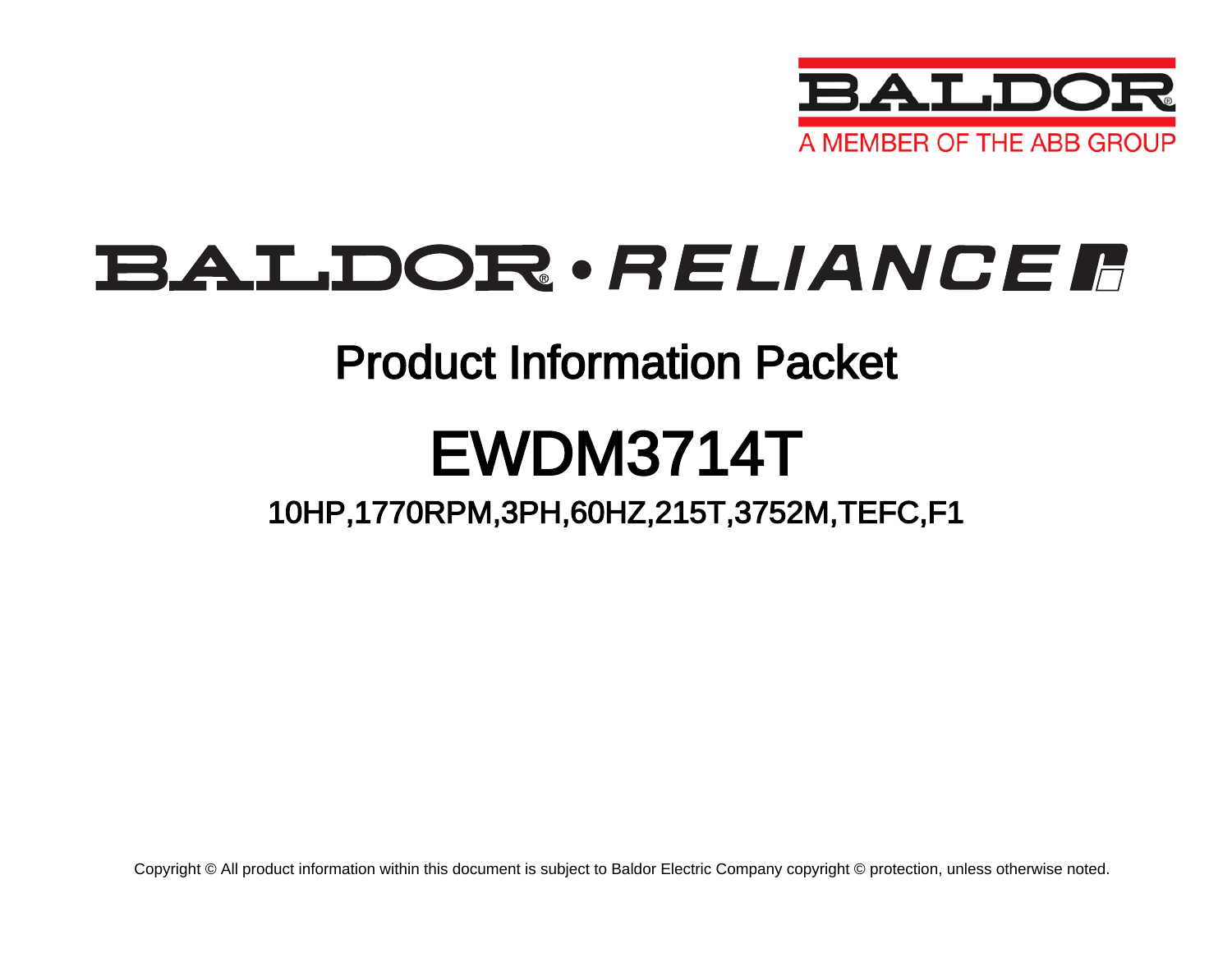#### BALDOR · RELIANCE F Product Information Packet: EWDM3714T - 10HP,1770RPM,3PH,60HZ,215T,3752M,TEFC,F1

| <b>Part Detail</b> |             |                  |                |             |          |                      |            |  |  |
|--------------------|-------------|------------------|----------------|-------------|----------|----------------------|------------|--|--|
| Revision:          | Н           | Status:          | PRD/A          | Change #:   |          | Proprietary:         | No         |  |  |
| Type:              | <b>AC</b>   | Prod. Type:      | 3752M          | Elec. Spec: | 37WGS518 | CD Diagram:          | CD0005     |  |  |
| Enclosure:         | <b>TEFC</b> | Mfg Plant:       |                | Mech. Spec: | 37H451   | Layout:              | 37LYH451   |  |  |
| Frame:             | 215T        | Mounting:        | F <sub>1</sub> | Poles:      | 04       | <b>Created Date:</b> | 04-29-2010 |  |  |
| Base:              | <b>RG</b>   | <b>Rotation:</b> | R              | Insulation: |          | Eff. Date:           | 09-21-2015 |  |  |
| Leads:             | 9#14        |                  |                |             |          | <b>Replaced By:</b>  |            |  |  |
| Literature:        |             | Elec. Diagram:   |                |             |          |                      |            |  |  |

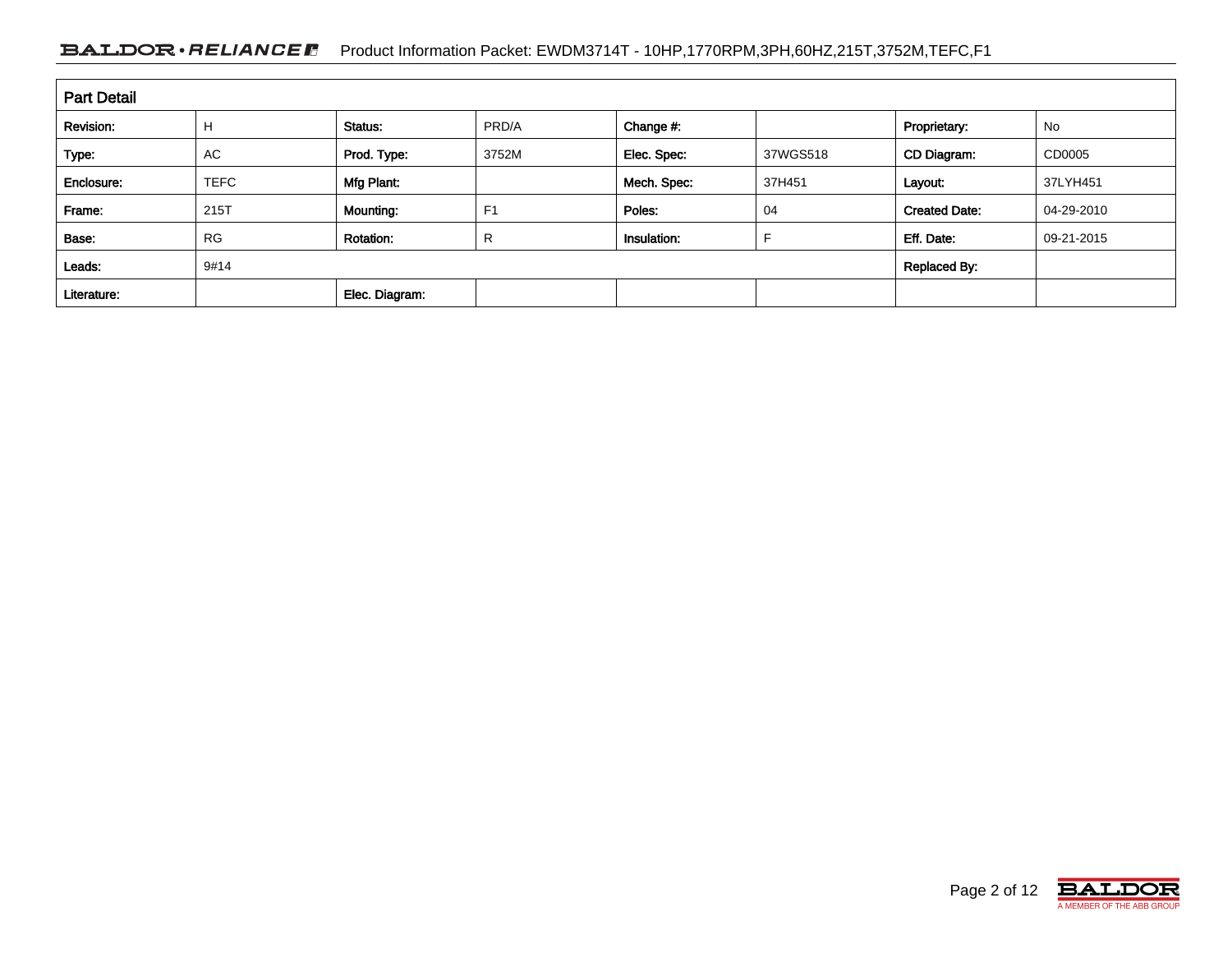#### BALDOR · RELIANCE F Product Information Packet: EWDM3714T - 10HP,1770RPM,3PH,60HZ,215T,3752M,TEFC,F1

| Nameplate NP1669L |              |                |      |            |              |              |   |  |  |  |
|-------------------|--------------|----------------|------|------------|--------------|--------------|---|--|--|--|
| CAT.NO.           | EWDM3714T    |                |      |            |              |              |   |  |  |  |
| SPEC.             | 37H451S518G1 |                |      |            |              |              |   |  |  |  |
| HP                | 10           |                |      |            |              |              |   |  |  |  |
| <b>VOLTS</b>      | 230/460      |                |      |            |              |              |   |  |  |  |
| <b>AMP</b>        | 24/12        |                |      |            |              |              |   |  |  |  |
| <b>RPM</b>        | 1770         |                |      |            |              |              |   |  |  |  |
| <b>FRAME</b>      | 215T         | HZ             | 60   | PH         | $\mathbf{3}$ |              |   |  |  |  |
| SER.F.            | 1.15         | <b>CODE</b>    | Κ    | <b>DES</b> | A            | <b>CLASS</b> | F |  |  |  |
| NEMA-NOM-EFF      | 91.7         | PF             | 85   |            |              |              |   |  |  |  |
| <b>RATING</b>     | 40C AMB-CONT |                |      |            |              |              |   |  |  |  |
| cc                | 010A         | USABLE AT 208V |      |            |              |              |   |  |  |  |
| DE                | 6307         | <b>ODE</b>     | 6206 |            |              |              |   |  |  |  |
| <b>ENCL</b>       | <b>TEFC</b>  | SN             |      |            |              |              |   |  |  |  |
| <b>BLANK</b>      |              |                |      |            |              |              |   |  |  |  |

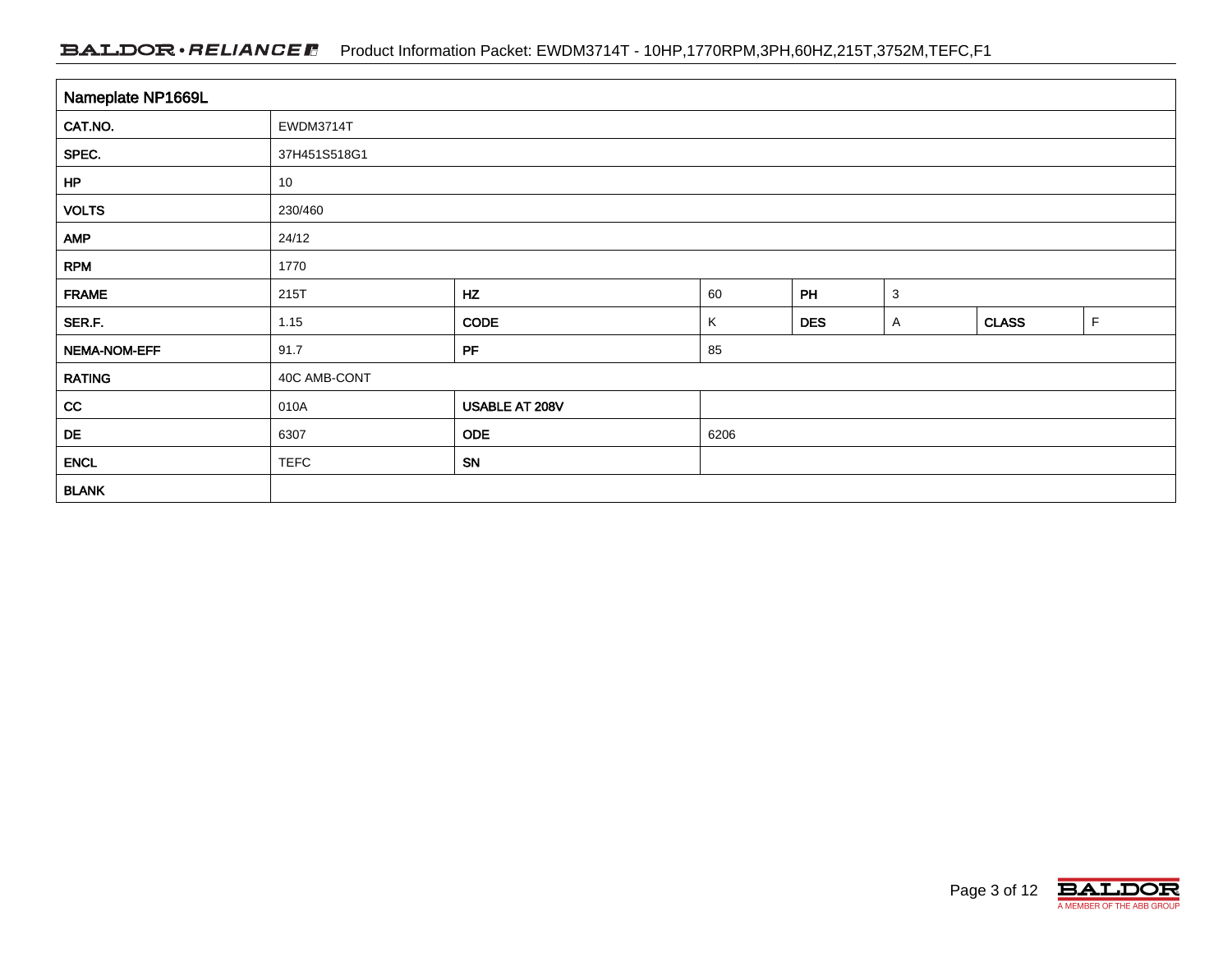| <b>Parts List</b> |                                          |          |  |  |  |  |
|-------------------|------------------------------------------|----------|--|--|--|--|
| Part Number       | Description                              | Quantity |  |  |  |  |
| SA194360          | SA 37H451S518G1                          | 1.000 EA |  |  |  |  |
| RA181950          | RA 37H451S518G1                          | 1.000 EA |  |  |  |  |
| 37FN3002C01       | EXFN, PLASTIC, 6.00 OD, 1.155 ID         | 1.000 EA |  |  |  |  |
| S/P107-000-001    | SUPER E PROC'S-FS, WS & CK PLTS          | 1.000 EA |  |  |  |  |
| HW3200A01         | 3/8-16X3/4 I-BLT WELDED F/S              | 1.000 EA |  |  |  |  |
| 37CB3005A04W      | CASTING W/.75 NPT@6(MACH WHITE)          | 1.000 EA |  |  |  |  |
| 37GS1015          | GASKET, FOR 37 WD KOBX'S (SANTOPRENE)    | 1.000 EA |  |  |  |  |
| 51XW2520A12       | .25-20 X .75, TAPTITE II, HEX WSHR SLTD  | 2.000 EA |  |  |  |  |
| HA5027A01         | HA4066A01 T-DRAIN X2 BAGGED              | 1.000 EA |  |  |  |  |
| 11XW1032G06       | 10-32 X .38, TAPTITE II, HEX WSHR SLTD U | 1.000 EA |  |  |  |  |
| 37EP3101A94MW     | FRONT TEFC L&M 206 BRG W/O GRSR (WHITE)  | 1.000 EA |  |  |  |  |
| HW4032A01         | BLACK DRAIN PLUG FOR WASH DOWN MOTORS    | 3.000 EA |  |  |  |  |
| HW5100A06         | W2420-025 WVY WSHR (WB)                  | 1.000 EA |  |  |  |  |
| 37EP3100A20MW     | FRONT ENDPLATE, MACHINED W/WHITE EPOXY   | 1.000 EA |  |  |  |  |
| HW4032A01         | BLACK DRAIN PLUG FOR WASH DOWN MOTORS    | 3.000 EA |  |  |  |  |
| HW4600B51SP       | SEAL 1.375 X 2.125 X 0.313 SINGLE LIP DB | 1.000 EA |  |  |  |  |
| XY3118S12         | 5/16-18 HEX NUT, STAINLESS STEEL         | 4.000 EA |  |  |  |  |
| 51XB1214A20       | 12-14X1.25 HXWSSLD SERTYB                | 1.000 EA |  |  |  |  |
| 07FH4011          | WASHDOWN IEC FH W/AUTOPHORETIC PRIMER    | 1.000 EA |  |  |  |  |
| 11XW1032S06       | SCREW, HXWSHR HD SLDTYF 410 SS           | 3.000 EA |  |  |  |  |
| 37CB4512          | CONDUIT BOX LID FOR WASHDOWN 37 FRAME    | 1.000 EA |  |  |  |  |
| 37GS1008A02       | 37 GS FOR CB LID - WHITE NEOPRENE        | 1.000 EA |  |  |  |  |
| 59XN0832S07       | 8/32 X 7/16 HX WS HD SER X               | 4.000 EA |  |  |  |  |
| HW4600B74         | FORSHEDA V28A V-RING SEAL                | 1.000 EA |  |  |  |  |

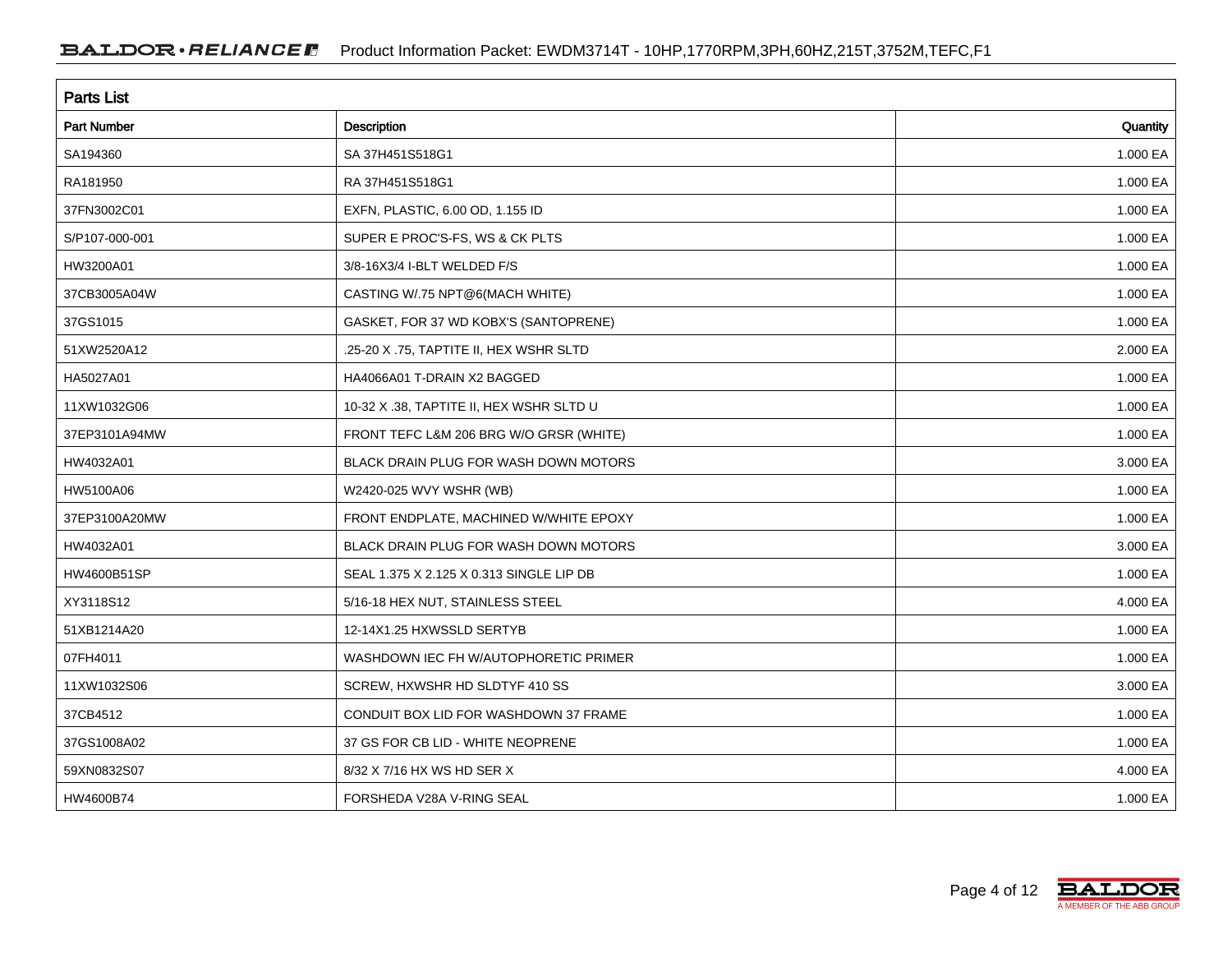| Parts List (continued) |                                             |          |  |  |  |  |
|------------------------|---------------------------------------------|----------|--|--|--|--|
| <b>Part Number</b>     | <b>Description</b>                          | Quantity |  |  |  |  |
| HW4600B31SP            | V-RING SLINGER #V38A, 1.42/1.50 SH BORE     | 1.000 EA |  |  |  |  |
| HW2502F21              | #303 SS, SQ KEY 5/16 X 2.375                | 1.000 EA |  |  |  |  |
| HA7000A02              | KEY RETAINER RING, 1 1/8 DIA, 1 3/8 DIA     | 1.000 EA |  |  |  |  |
| MJ5001A27              | 32220KN GRAY SEALER *MIN BUY 4 QTS=1GAL     | 0.001 QT |  |  |  |  |
| 85XU0407S04            | 4X1/4 U DRIVE PIN STAINLESS                 | 2.000 EA |  |  |  |  |
| LB1115N                | LABEL, LIFTING DEVICE (ON ROLLS)            | 1.000 EA |  |  |  |  |
| LB1164                 | LABEL, WARNING AND DRAIN                    | 1.000 EA |  |  |  |  |
| MJ1000A75              | GREASE, POLYREX EM EXXON (USe 4824-15A)     | 0.050 LB |  |  |  |  |
| MG1025Z02              | <b>ACTIVATOR WILKOFAST 060-02</b>           | 0.010 GA |  |  |  |  |
| MG1025W01              | RAL9003, SIGNAL WHITE, GLOSS 85             | 0.028 GA |  |  |  |  |
| HA3104S25              | THRUBOLT-5/16-18X14.75 SS                   | 4.000 EA |  |  |  |  |
| LC0005                 | CONN.DIA., TY M, 9-LD, DUAL VOLT, REVERSING | 1.000 EA |  |  |  |  |
| NP1669L                | SS WD SUPER-E UL CSA-EEV PREM REV MTG       | 1.000 EA |  |  |  |  |
| 37PA1052               | PALLET PACK GRP, PRINT PK1026A06            | 1.000 EA |  |  |  |  |
| MN416A01               | TAG-INSTAL-MAINT no wire (1200/bx) 11/14    | 1.000 EA |  |  |  |  |

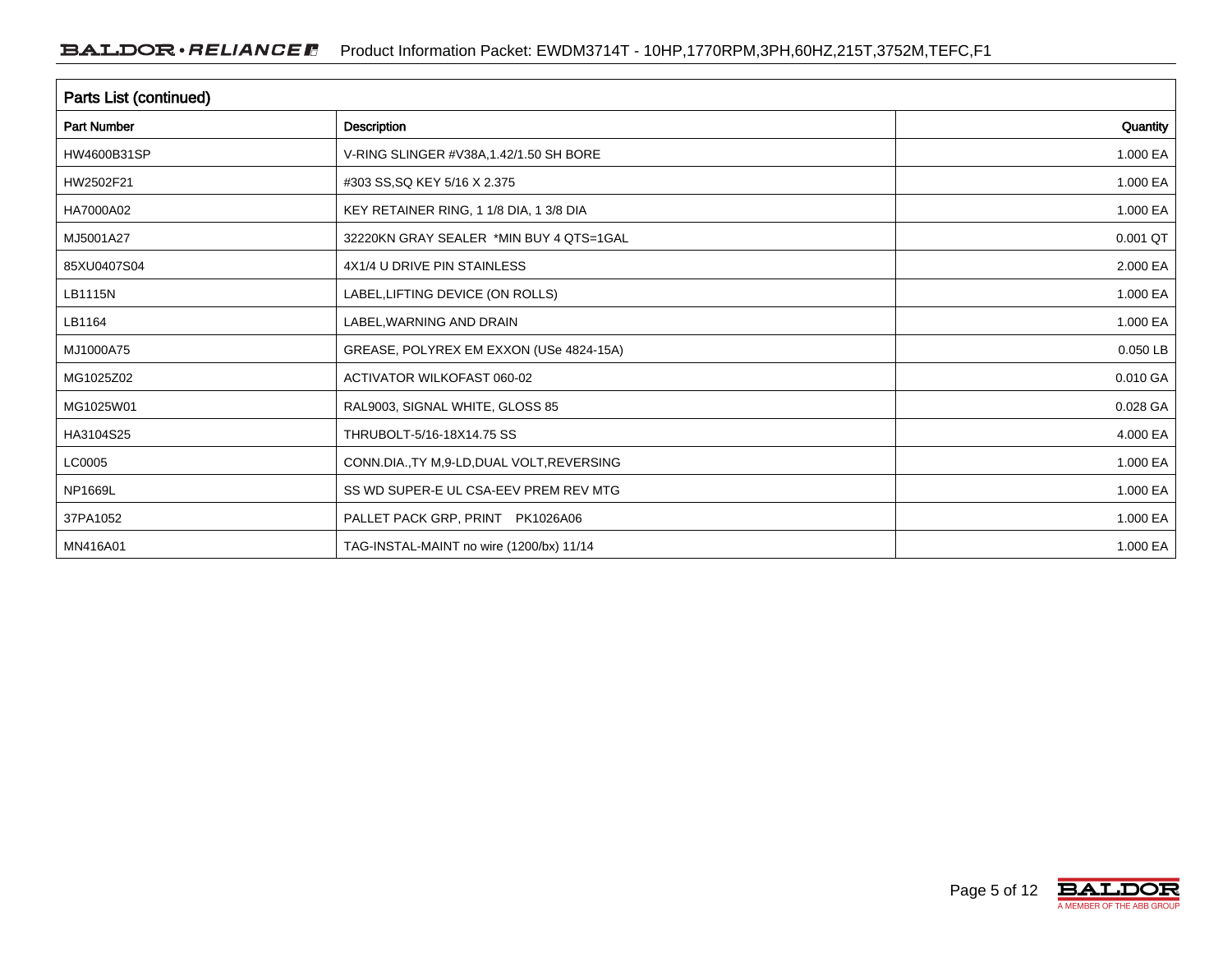| Accessories                                           |             |            |  |  |  |  |  |
|-------------------------------------------------------|-------------|------------|--|--|--|--|--|
| Part Number<br>the control of the control of the con- | Description | Multiplier |  |  |  |  |  |
| 37-3301                                               | C FACE KIT  | P          |  |  |  |  |  |

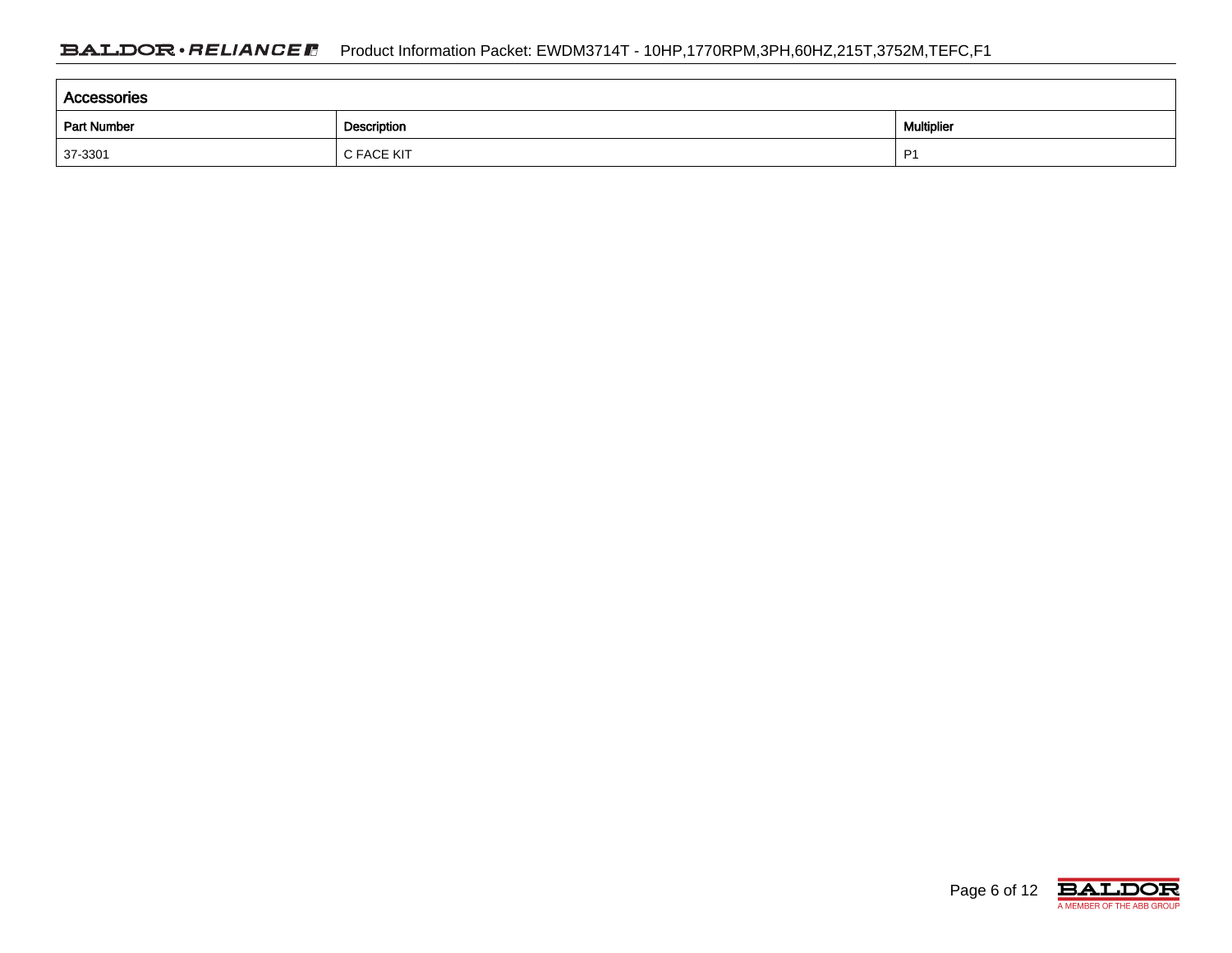#### **AC Induction Motor Performance Data**

Record # 30674 - Typical performance - not guaranteed values

| <b>Winding: 37WGS518-R001</b>    |                | <b>Type: 3752M</b>      |                            | <b>Enclosure: TEFC</b>                          |                |                  |  |
|----------------------------------|----------------|-------------------------|----------------------------|-------------------------------------------------|----------------|------------------|--|
|                                  | Nameplate Data |                         |                            | 460 V, 60 Hz:<br><b>High Voltage Connection</b> |                |                  |  |
| Rated Output (HP)<br>10/7.5      |                |                         |                            | Full Load Torque                                |                | 29.45 LB-FT      |  |
| <b>Volts</b><br>230/460//190/380 |                |                         | <b>Start Configuration</b> |                                                 | direct on line |                  |  |
| <b>Full Load Amps</b>            | 24/12//22/11   |                         |                            | <b>Breakdown Torque</b>                         | 134 LB-FT      |                  |  |
| R.P.M.                           | 1770//1475     |                         |                            | Pull-up Torque                                  |                | 49.2 LB-FT       |  |
| Hz                               | 60//50         | 3<br>Phase              |                            | Locked-rotor Torque                             |                | 68.7 LB-FT       |  |
| NEMA Design Code                 | A              | <b>KVA Code</b>         | K                          | <b>Starting Current</b>                         |                | 103 A            |  |
| Service Factor (S.F.)            |                | 1.15                    |                            | No-load Current                                 |                | 5.49 A           |  |
| NEMA Nom. Eff.                   | 91.7           | 85<br>Power Factor      |                            | Line-line Res. @ 25°C                           |                | $0.93503 \Omega$ |  |
| Rating - Duty<br>40C AMB-CONT    |                | Temp. Rise @ Rated Load |                            | $63^{\circ}$ C                                  |                |                  |  |
| S.F. Amps                        |                |                         |                            | Temp. Rise @ S.F. Load                          |                | $81^{\circ}$ C   |  |
|                                  |                |                         |                            | Rotor inertia                                   |                | 1.28 LB-FT2      |  |

Load Characteristics 460 V, 60 Hz, 10 HP

| % of Rated Load     | 25     | 50     | 75     | 100    | 125    | 150    | S.F. |
|---------------------|--------|--------|--------|--------|--------|--------|------|
| <b>Power Factor</b> | 42     | 66     | 79     | 85     | 84     | 87     | 84   |
| Efficiency          | 88.9   | 92.1   | 92.4   | 91.8   | 90.3   | 89     | 90.9 |
| Speed               | 1793.9 | 1786.8 | 1779.7 | 1771.8 | 1762.7 | 1752.5 | 1766 |
| Line amperes        | 6.14   | 7.8    | 9.9    | 12.3   | 15     | 17.9   | 13.9 |

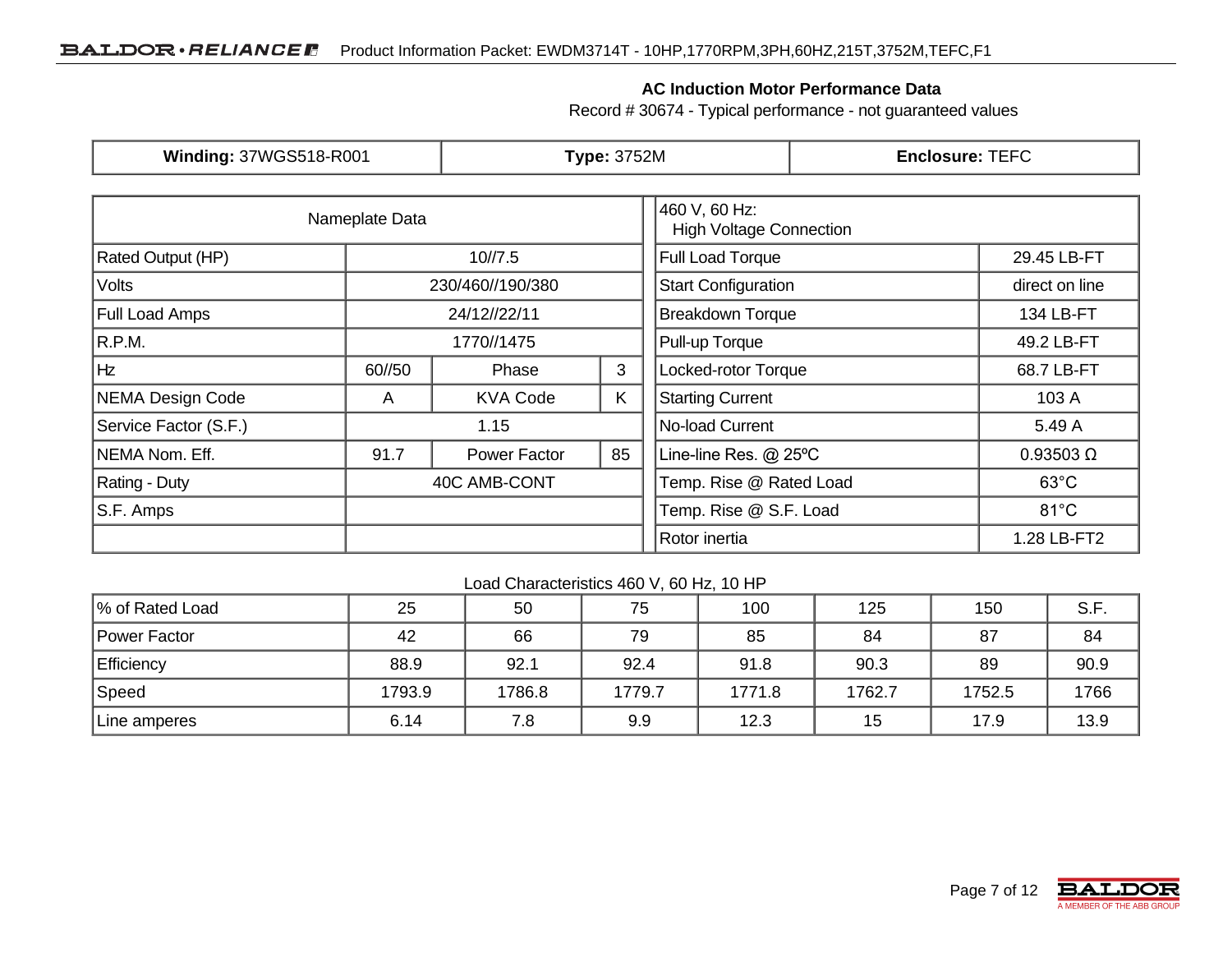

Performance Graph at 460V, 60Hz, 10.0HP Typical performance - Not guaranteed values

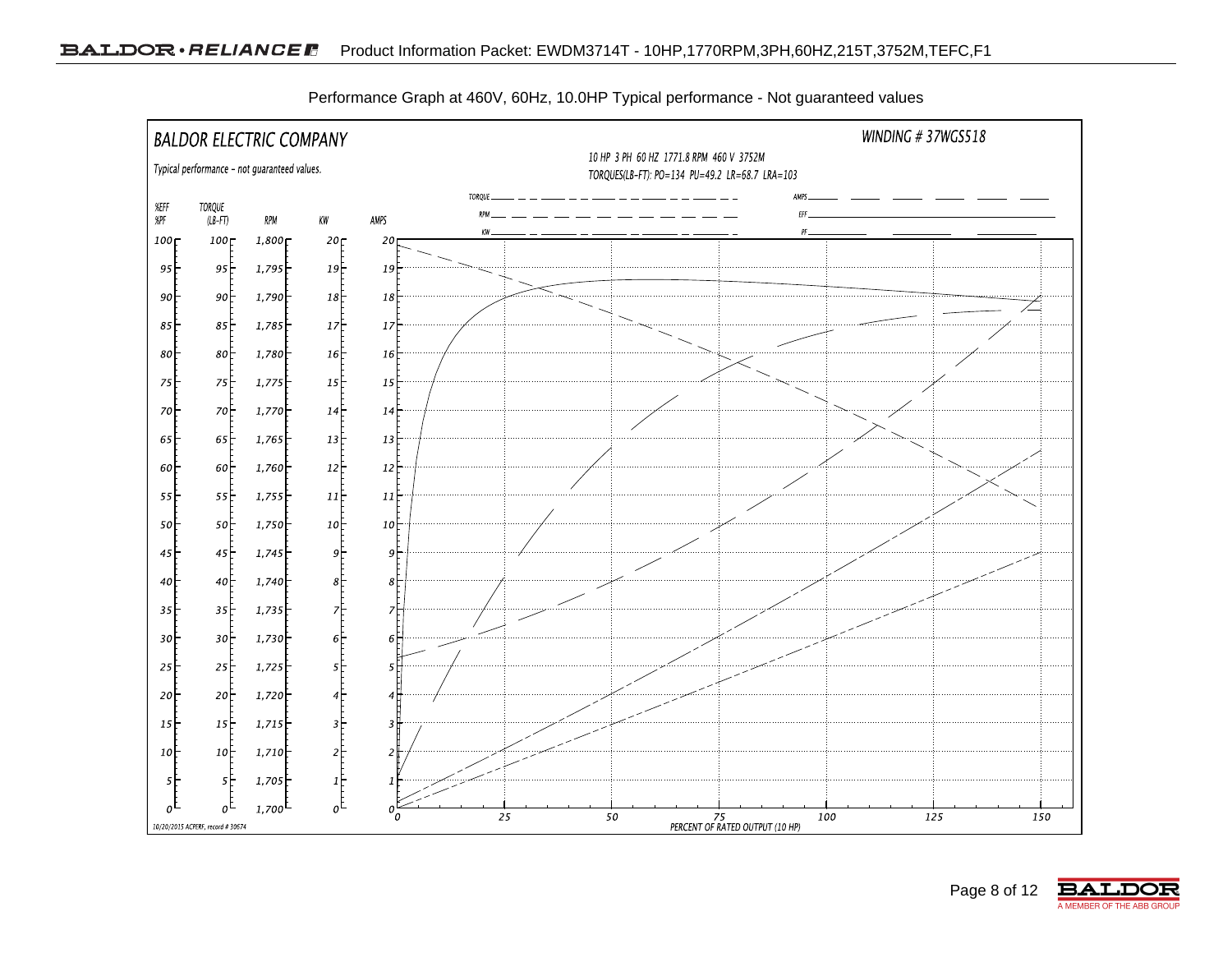#### **AC Induction Motor Performance Data**

Record # 30675 - Typical performance - not guaranteed values

| <b>Winding: 37WGS518-R001</b>  |                            | <b>Type: 3752M</b>      |                         |                                                 | <b>Enclosure: TEFC</b> |                |  |
|--------------------------------|----------------------------|-------------------------|-------------------------|-------------------------------------------------|------------------------|----------------|--|
|                                | Nameplate Data             |                         |                         | 380 V, 50 Hz:<br><b>High Voltage Connection</b> |                        |                |  |
| Rated Output (HP)<br>10/7.5    |                            |                         |                         | <b>Full Load Torque</b>                         |                        | 26.6 LB-FT     |  |
| Volts                          | 230/460//190/380           |                         |                         | <b>Start Configuration</b>                      |                        | direct on line |  |
| Full Load Amps<br>24/12//22/11 |                            |                         | <b>Breakdown Torque</b> | 128 LB-FT                                       |                        |                |  |
| R.P.M.                         | 1770//1475                 |                         |                         | Pull-up Torque                                  |                        | 50.9 LB-FT     |  |
| Hz                             | 60//50                     | 3<br>Phase              |                         | Locked-rotor Torque                             |                        | 71 LB-FT       |  |
| <b>NEMA Design Code</b>        | A                          | <b>KVA Code</b>         | K                       | <b>Starting Current</b>                         |                        | 100 A          |  |
| Service Factor (S.F.)          |                            | 1.15                    |                         | No-load Current                                 |                        | 5.4 A          |  |
| NEMA Nom. Eff.                 | 85<br>91.7<br>Power Factor |                         | Line-line Res. @ 25°C   |                                                 | $0.912 \Omega$         |                |  |
| Rating - Duty<br>40C AMB-CONT  |                            | Temp. Rise @ Rated Load |                         | $56^{\circ}$ C                                  |                        |                |  |
| S.F. Amps                      |                            |                         |                         | Temp. Rise @ S.F. Load                          |                        | $68^{\circ}$ C |  |
|                                |                            |                         |                         | Rotor inertia                                   |                        | 1.28 LB-FT2    |  |

#### Load Characteristics 380 V, 50 Hz, 7.5 HP

| % of Rated Load | 25   | 50   | 75   | 100  | 125  | 150  | S.F. |
|-----------------|------|------|------|------|------|------|------|
| Power Factor    | 40   | 63   | 77   | 84   | 83   | 87   | 83   |
| Efficiency      | 88   | 92.3 | 92.3 | 91.7 | 90.3 | 88.4 | 90.9 |
| Speed           | 1494 | 1488 | 1482 | 1474 | 1466 | 1457 | 1469 |
| Line amperes    | 5.93 | 7.22 | 8.93 | 44   | 14.1 | 16.6 | 12.9 |

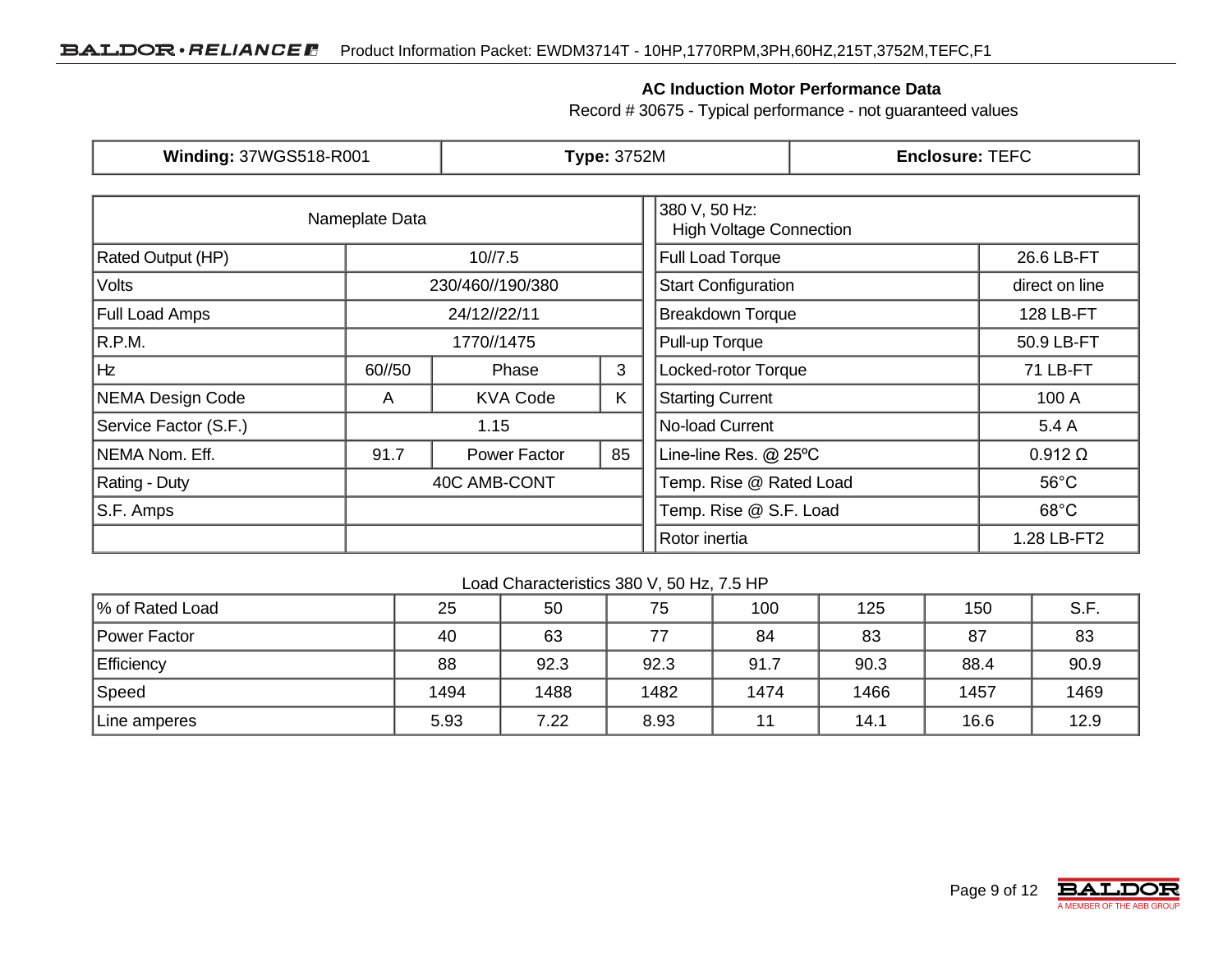

Performance Graph at 380V, 50Hz, 7.5HP Typical performance - Not guaranteed values

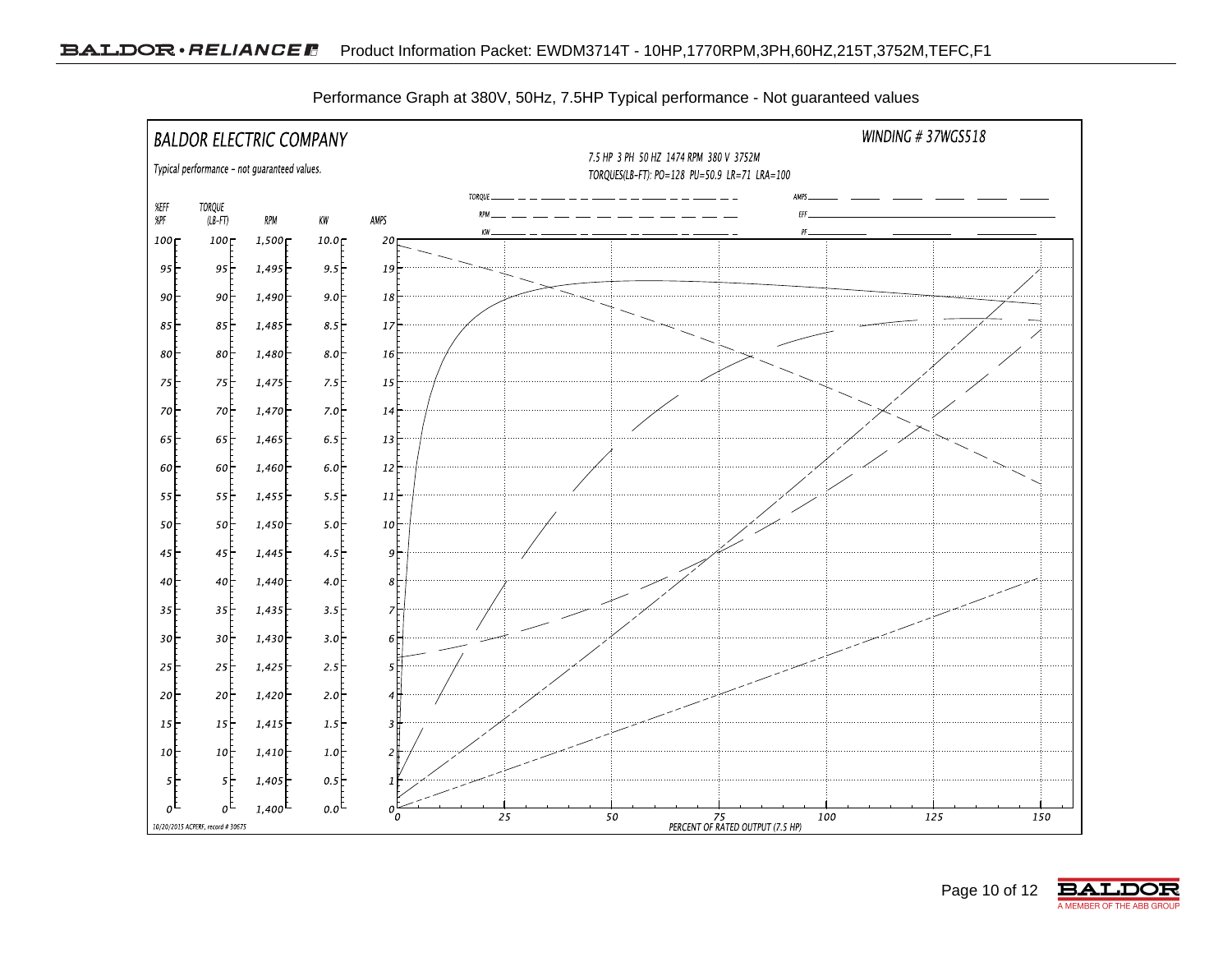